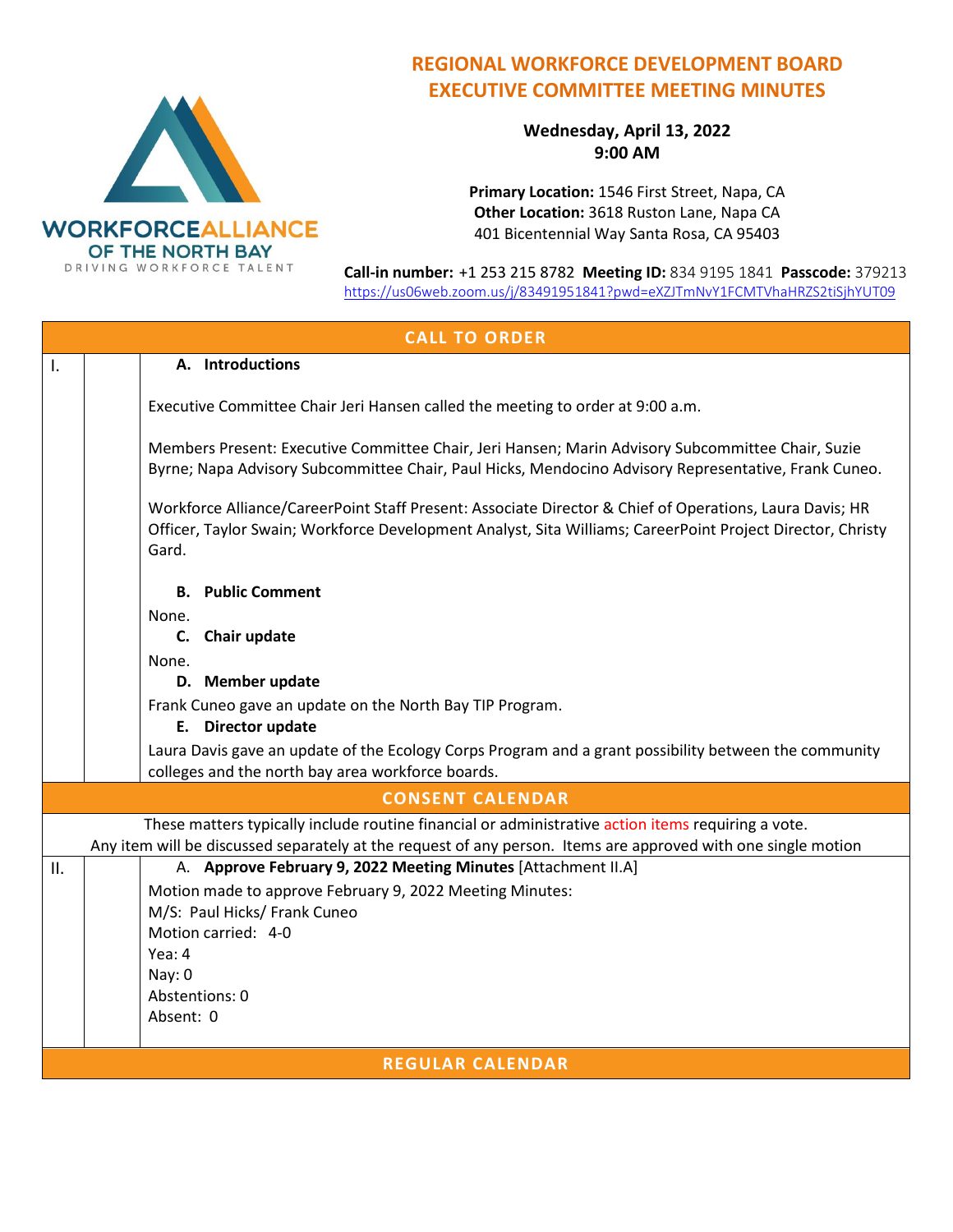| III. |                                                                                                |
|------|------------------------------------------------------------------------------------------------|
|      | A. Approval of Advisory Subcommittee Members Applications [Attachment III.A]<br>(Action)       |
|      | The Executive Committee will review and approve applications for advisory subcommittee         |
|      | membership:                                                                                    |
|      | a. Lake Advisory Subcommittee: Theresa Showen, Laura Sammel & Kevin Reynolds                   |
|      |                                                                                                |
|      | Motion made to approve Advisory Subcommittee Members Applications:                             |
|      | M/S: Paul Hicks/Suzie Byrne                                                                    |
|      | Motion carried: 4-0                                                                            |
|      | Yea: 4                                                                                         |
|      | Nay: 0                                                                                         |
|      | Abstentions: 0                                                                                 |
|      | Absent: 0                                                                                      |
|      |                                                                                                |
|      | <b>B.</b> Funding Transfer Request<br>(Action)                                                 |
|      | CareerPoint Lake has requested to transfer \$52,232 from the dislocated worker formula<br>a.   |
|      | funding to the adult program formula funding due to an increased number of adults coming       |
|      | in for services.                                                                               |
|      | Motion made to approve CareerPoint Lake Funding Transfer Request:                              |
|      | M/S: Frank Cuneo/Paul Hicks                                                                    |
|      | Motion carried: 4-0                                                                            |
|      | Yea: 4                                                                                         |
|      | Nay: 0                                                                                         |
|      | Abstentions: 0                                                                                 |
|      | Absent: 0                                                                                      |
|      |                                                                                                |
|      | CareerPoint Mendocino has requested to transfer \$76.534 the dislocated worker formula<br>b.   |
|      | funding to the adult program formula funding due to an increased number of adults coming       |
|      | in for services.                                                                               |
|      |                                                                                                |
|      | Motion made to approve CareerPoint Mendocino Funding Transfer Request:                         |
|      | M/S: Suzie Byrne/Frank Cuneo                                                                   |
|      | Motion carried: 4-0                                                                            |
|      | Yea: 4                                                                                         |
|      | Nay: 0                                                                                         |
|      | Abstentions: 0                                                                                 |
|      | Absent: 0                                                                                      |
|      |                                                                                                |
|      | <b>C.</b> Contracts – Ratification and approval for the following contracts:<br>(Action)       |
|      | a. Arbor E&T, LLC dba Equus Workforce Solutions New Agreement for One Stop Operator services   |
|      | \$10,000 through June 30 <sup>th</sup> , 2022 and \$40,000 for PY 22-23.                       |
|      |                                                                                                |
|      | Motion made to approve Arbor E&T, LLC dba Equus Workforce Solutions New Agreement for One Stop |
|      | Operator services:                                                                             |
|      | M/S: Frank Cuneo/Suzie Byrne                                                                   |
|      | Motion carried: 4-0                                                                            |
|      | Yea: 4                                                                                         |
|      | Nay: 0                                                                                         |
|      | Abstentions: 0                                                                                 |
|      | Absent: 0                                                                                      |